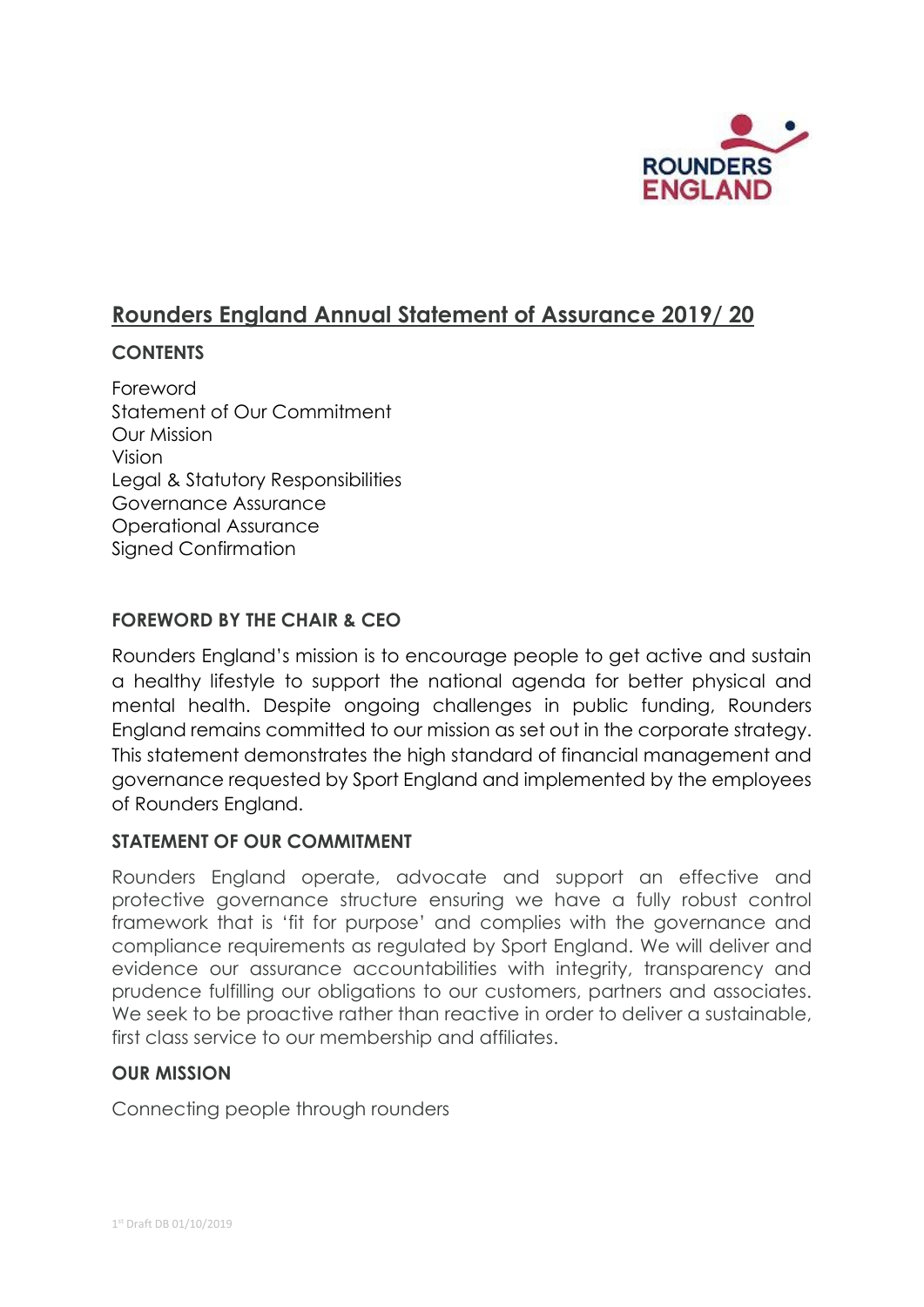#### **VISION**

As an ambitious and innovative national governing body it is essential that our governance and compliance framework is robust yet flexible enough to accommodate new initiatives and opportunities to help drive our performance and expand our network safely and securely within the relevant regulatory frameworks, to a wider audience thereby maximising our impact and credibility within the sports sector. Equally our commitment to providing excellent customer standards supported by first class products and unyielding commitment to high levels of customer service is paramount to assuring our customers and stakeholders of the continued success and future sustainability of Rounders England.

As part of our strategic vision we will deliver:

- **Jaw dropping performance and participation**
- **Powerful allies and partners**
- **High visibility and profile**
- **Control of our destiny**

#### **LEGAL & STATUTORY RESPONSIBILITIES**

Rounders England is incorporated as a private company limited by guarantee with the Registrar of Companies for England and Wales registration number 05032099. Our returns to Companies House are up to date including our latest audited accounts provided by our accountants I.R. Collins & Co, Bridge House, Dronfield, S18 2XL.

Our articles of association, company rules and statutory policies are regularly reviewed in accordance with new legislative, strategic or operational needs providing a solid infrastructure that fulfills all legislative requirements of the Companies Act 2006.

Our Board of Directors have been vetted and classed as fit and proper persons to carry out their duties in accordance with the laws governing directorships of a limited company.

Rounders England is registered with the Information Commissioners Office (ICO) as a data controller and data processor under data protection legislation including GDPR registration number no. Z1052751.

Our obligations extend to fulfilling all our statutory obligations to HMRC in terms of document returns and payments including VAT, PAYE and Company taxes where relevant. Our Vat registration number is 241 7749 93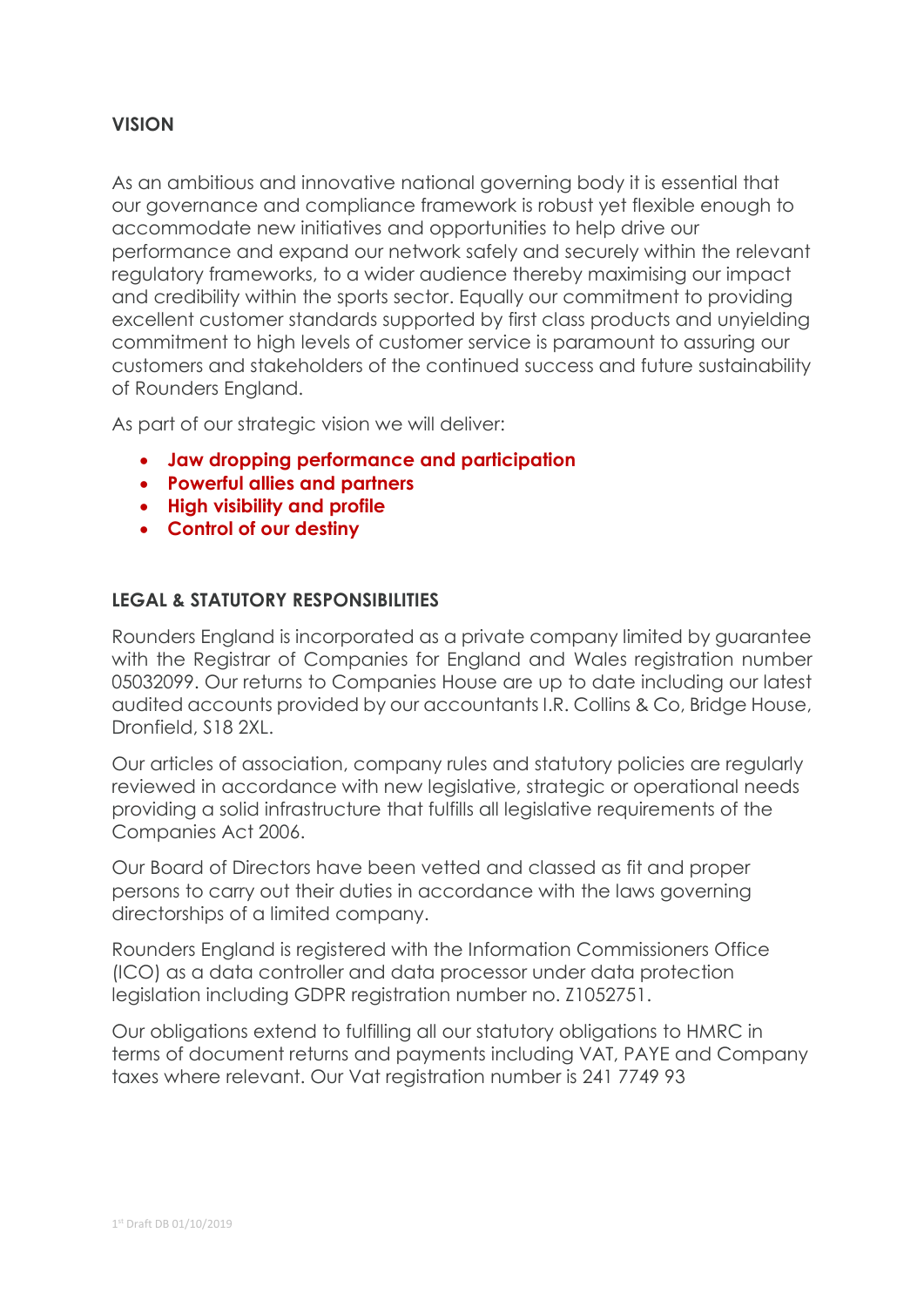## **GOVERNANCE ASSURANCE**

Rounders England complies with Sport England's highest level (Tier 3) of mandatory requirements and principle outcomes of governance which underpin the framework of our self-assurance.

The Principle Outcomes are summarised below:

- 1. **Organisations shall have a clear and appropriate governance structure, led by a Board which is collectively responsible for the longterm success of the organisation and exclusively vested with the power to lead it. The Board shall be properly constituted, and shall operate effectively.**
- 2. **Organisations shall recruit and engage people with appropriate diversity, independence, skills, experience and knowledge to take effective decisions that further the organisation's goals.**
- 3. **Organisations shall be transparent and accountable, engaging effectively with stakeholders and nurturing internal democracy.**
- 4. **Organisations shall uphold high standards of integrity, and engage in regular and effective evaluation to drive continuous improvement.**
- 5. **Organisations shall comply with all applicable laws and regulations, undertake responsible financial strategic planning, and have appropriate controls and risk management procedures.**

Each outcome has been evidenced and validated by Sport England to ensure we are operating lawfully and to the required standards befitting a national governing body in sport. A comprehensive breakdown of all selfassurance supporting outcomes is available on our website at [https://www.roundersengland.co.uk](https://www.roundersengland.co.uk/)